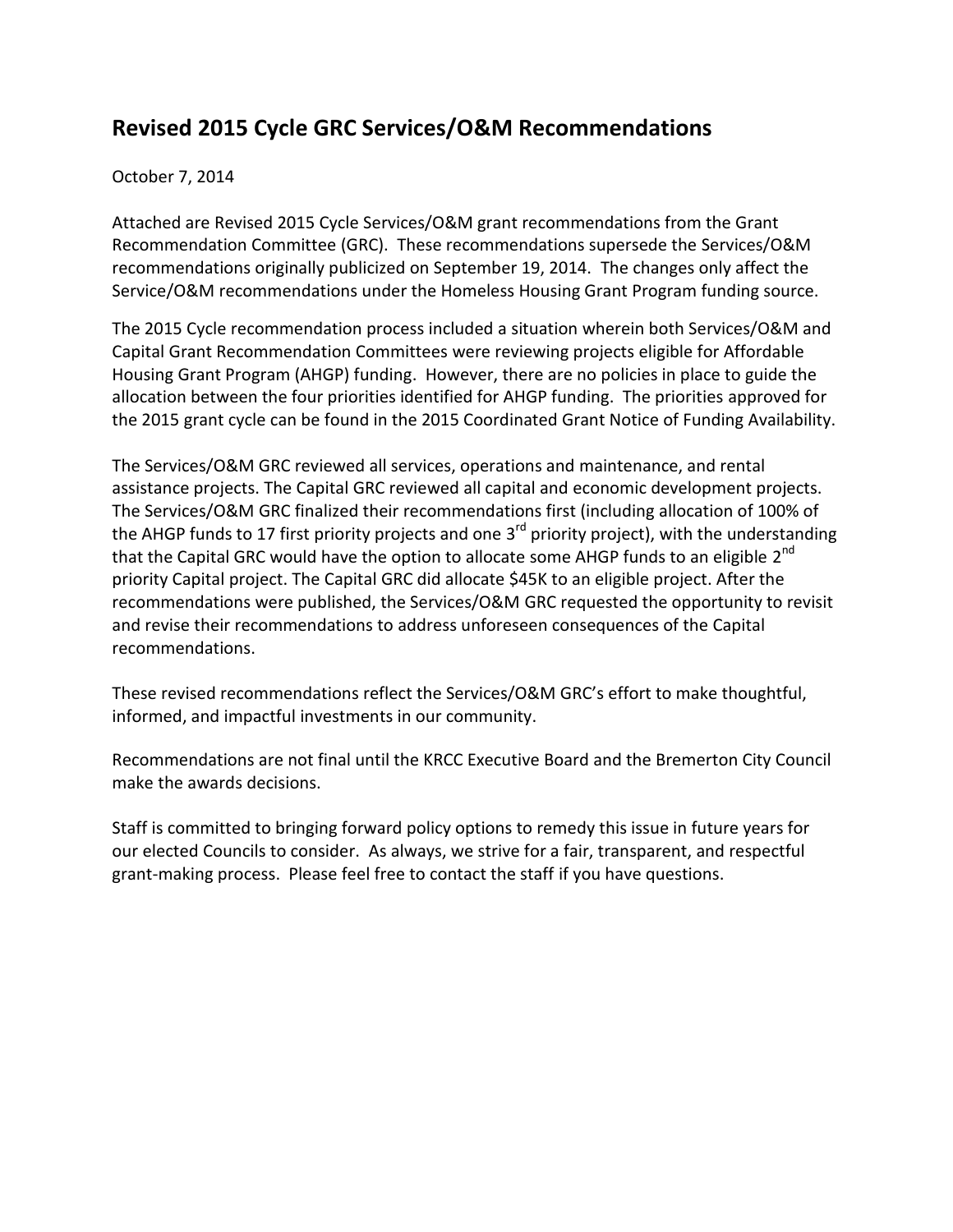| REVISED 2015 Coordinated Grant Funding Recommendations - SERVICES/O&M |                                           | <b>FEDERAL FUNDS</b> |                                               | <b>LOCAL SURCHARGE FUNDS</b>                      |                                                                                |                                                                |                                                                   |
|-----------------------------------------------------------------------|-------------------------------------------|----------------------|-----------------------------------------------|---------------------------------------------------|--------------------------------------------------------------------------------|----------------------------------------------------------------|-------------------------------------------------------------------|
| <b>Services, O&amp;M Applications</b>                                 | <b>Amount</b><br><b>Requested Funding</b> | <b>Total</b>         | <b>Kitsap</b><br><b>County</b><br><b>CDBG</b> | <b>City of</b><br><b>Bremerton</b><br><b>CDBG</b> | <b>REVISED</b><br><b>Homeless</b><br><b>Housing</b><br><b>Grant</b><br>Program | <b>Affordable</b><br><b>Housing</b><br><b>Grant</b><br>Program | <b>Consolidated</b><br><b>Homeless</b><br><b>Grant</b><br>Program |
| Agape - Koinonia OM                                                   | \$47,415                                  | \$25,000             |                                               |                                                   |                                                                                | \$25,000                                                       |                                                                   |
| Agape - Sisyphus II OM                                                | \$68,993                                  | \$43,902             |                                               |                                                   | \$20,423                                                                       | \$23,479                                                       |                                                                   |
| <b>BHA - Hard to House Rental Assistance</b>                          | \$90,000                                  | \$66,430             |                                               |                                                   | \$66,430                                                                       |                                                                |                                                                   |
| Boys & Girls Club - Brem Teen Initiative                              | \$20,000                                  | \$14,700             |                                               | \$14,700                                          |                                                                                |                                                                |                                                                   |
| Boys & Girls Club - Bremerton & South Kitsap                          | \$20,000                                  | \$10,000             | \$10,000                                      |                                                   |                                                                                |                                                                |                                                                   |
| <b>Bremerton Foodline - Salaries 2014</b>                             | \$15,000                                  | \$15,000             |                                               | \$15,000                                          |                                                                                |                                                                |                                                                   |
| <b>Bremerton Services - Meals for Homebound Seniors</b>               | \$30,000                                  | \$30,000             |                                               | \$30,000                                          |                                                                                |                                                                |                                                                   |
| Catholic Housing - Max Hale OM                                        | \$86,098                                  | \$53,470             |                                               |                                                   | \$28,470                                                                       | \$25,000                                                       |                                                                   |
| <b>CCS - Benedict House</b>                                           | \$169,517                                 | \$92,629             |                                               |                                                   | \$56,940                                                                       | \$35,689                                                       |                                                                   |
| CCS - Benedict House Integrated Case Mgmt Pilot                       | \$83,382                                  | \$37,960             |                                               |                                                   | \$37,960                                                                       |                                                                |                                                                   |
| <b>CK Foodbank - Food Distribution</b>                                | \$35,000                                  | \$30,000             | \$30,000                                      |                                                   |                                                                                |                                                                |                                                                   |
| <b>Helpline House - Community Support Services</b>                    | \$14,450                                  | \$10,000             | \$10,000                                      |                                                   |                                                                                |                                                                |                                                                   |
| Hope In Christ - Homeless Youth Services                              | \$105,952                                 | \$80,665             |                                               |                                                   | \$80,665                                                                       |                                                                |                                                                   |
| Housing Kitsap - Housing Stablization Program                         | \$200,000                                 | \$113,880            |                                               |                                                   | \$113,880                                                                      |                                                                |                                                                   |
| <b>HRB - Rental Assistance</b>                                        | \$80,000                                  | \$42,138             |                                               |                                                   | \$42,138                                                                       |                                                                |                                                                   |
| <b>KACE - Transitions for Adult Basic Students</b>                    | \$15,000                                  | \$10,000             | \$10,000                                      |                                                   |                                                                                |                                                                |                                                                   |
| <b>KCR</b> - Continuum of Care Coordinator                            | \$52,935                                  | \$37,960             |                                               |                                                   | \$37,960                                                                       |                                                                |                                                                   |
| <b>KCR - Homeless &amp; Housing Services</b>                          | \$200,000                                 | \$146,574            |                                               |                                                   | \$63,748                                                                       |                                                                | \$82,826                                                          |
| Kitsap Recovery Center - Emergency Housing                            | \$131,400                                 | \$56,940             |                                               |                                                   | \$56,940                                                                       |                                                                |                                                                   |
| Kitsap Sexual Assault - Child Abuse Intervention                      | \$15,000                                  | \$12,500             | \$12,500                                      |                                                   |                                                                                |                                                                |                                                                   |
| North Kitsap Fishline - Homeless Support Services                     | \$55,000                                  | \$37,960             |                                               |                                                   | \$37,960                                                                       |                                                                |                                                                   |
| SK Helpline - Staff Funding Assistance                                | \$65,252                                  | \$51,810             | \$51,810                                      |                                                   |                                                                                |                                                                |                                                                   |
| The Salvation Army - Homeless Support Services                        | \$40,000                                  | \$37,960             |                                               |                                                   | \$37,960                                                                       |                                                                |                                                                   |
| West Sound Treatment Center - Compass Vocational                      | \$75,886                                  | \$47,450             |                                               |                                                   | \$47,450                                                                       |                                                                |                                                                   |
| West Sound Treatment Center - Forward Bound                           | \$55,994                                  | \$29,235             |                                               |                                                   | \$14,235                                                                       | \$15,000                                                       |                                                                   |
| West Sound Treatment Center - O'Hana House                            | \$59,657                                  | \$33,072             |                                               |                                                   | \$13,072                                                                       | \$20,000                                                       |                                                                   |
| West Sound Treatment Center - Light House                             | \$50,366                                  | \$28,049             |                                               |                                                   | \$13,049                                                                       | \$15,000                                                       |                                                                   |
| West Sound YFC - ILS Housing Specialist                               | \$72,485                                  | \$56,940             |                                               |                                                   | \$56,940                                                                       |                                                                |                                                                   |
| YMCA - Child Care Scholarships                                        | \$25,000                                  | \$20,000             | \$20,000                                      |                                                   |                                                                                |                                                                |                                                                   |
| <b>YWCA - Shelter Transitional Housing</b>                            | \$55,000                                  | \$25,000             |                                               |                                                   |                                                                                | \$25,000                                                       |                                                                   |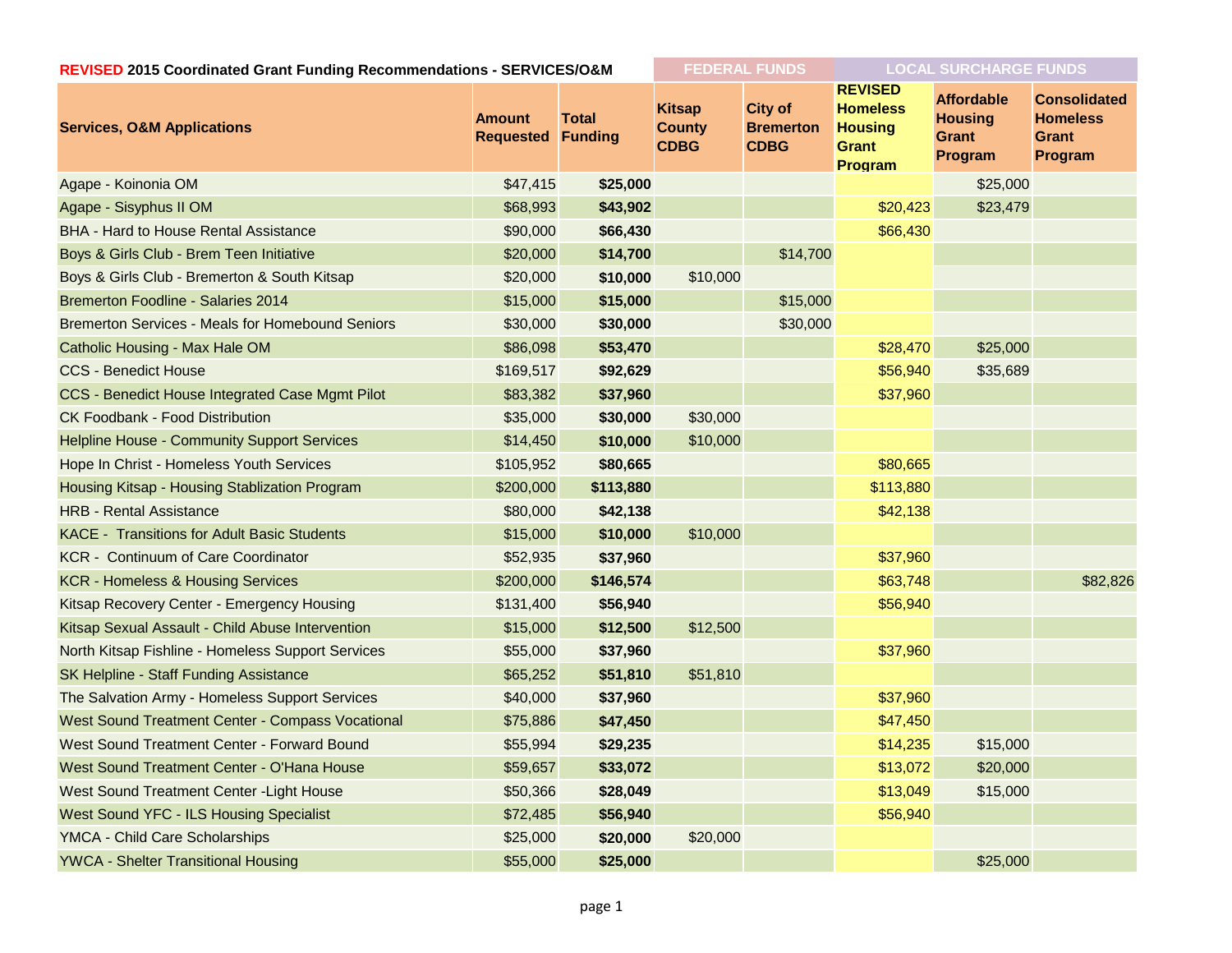| REVISED 2015 Coordinated Grant Funding Recommendations - SERVICES/O&M                                                                 |                                   |                                |                                               | <b>FEDERAL FUNDS</b>                              |                                                                                       | <b>LOCAL SURCHARGE FUNDS</b>                                   |                                                       |
|---------------------------------------------------------------------------------------------------------------------------------------|-----------------------------------|--------------------------------|-----------------------------------------------|---------------------------------------------------|---------------------------------------------------------------------------------------|----------------------------------------------------------------|-------------------------------------------------------|
| <b>Services, O&amp;M Applications</b>                                                                                                 | <b>Amount</b><br><b>Requested</b> | <b>Total</b><br><b>Funding</b> | <b>Kitsap</b><br><b>County</b><br><b>CDBG</b> | <b>City of</b><br><b>Bremerton</b><br><b>CDBG</b> | <b>REVISED</b><br><b>Homeless</b><br><b>Housing</b><br><b>Grant</b><br><b>Program</b> | <b>Affordable</b><br><b>Housing</b><br><b>Grant</b><br>Program | <b>Consolidated</b><br><b>Housing</b><br><b>Grant</b> |
| BHA - Barista Job Training Program                                                                                                    | \$10,000                          | \$0                            |                                               |                                                   |                                                                                       |                                                                |                                                       |
| CCC - Keeping CCC an Affordable Resource                                                                                              | \$60,000                          | \$0                            |                                               |                                                   |                                                                                       |                                                                |                                                       |
| <b>RMH - Untreated Mentally III</b>                                                                                                   | \$20,160                          | \$0                            |                                               |                                                   |                                                                                       |                                                                |                                                       |
| Weaver Foundation - Georgia's House                                                                                                   | \$66,480                          | \$0                            |                                               |                                                   |                                                                                       |                                                                |                                                       |
| <b>YWCA - Alive Advocacy Services</b>                                                                                                 | \$26,500                          | \$0                            |                                               |                                                   |                                                                                       |                                                                |                                                       |
| Kitsap Rescue Mission - Fresh Start                                                                                                   | \$0                               | \$0                            | Application retracted by agency               |                                                   |                                                                                       |                                                                |                                                       |
| <b>Total Allocated</b>                                                                                                                | \$2,217,922                       | \$1,297,224                    | \$144,310                                     | \$59,700                                          | \$826,220                                                                             | \$184,168                                                      | \$82,826                                              |
| <b>Total Remaining</b>                                                                                                                |                                   | \$45,000                       | \$0                                           | \$0                                               | \$0                                                                                   | $$45,000*$                                                     | \$0                                                   |
| <b>Total Available</b>                                                                                                                |                                   | \$1,342,224                    | \$144,310                                     | \$59,700                                          | \$826,220                                                                             | \$229,168                                                      | \$82,826                                              |
| <b>FUNDING CONTINGENCIES</b>                                                                                                          |                                   |                                |                                               |                                                   |                                                                                       |                                                                |                                                       |
| <b>County CDBG</b>                                                                                                                    |                                   |                                |                                               |                                                   |                                                                                       |                                                                |                                                       |
| If less funding, reduce funding in this order, to the \$10,000 minimum: KSAC, CK Foodbank, Helpline House.                            |                                   |                                |                                               | Recommended for                                   |                                                                                       |                                                                |                                                       |
| If more funding, increase funding in this order, up to 90% requested: YMCA, KACE, B&G, SK Helpline.                                   |                                   |                                |                                               | a Capital Project.                                |                                                                                       |                                                                |                                                       |
| <b>City CDBG</b>                                                                                                                      |                                   |                                |                                               |                                                   |                                                                                       |                                                                |                                                       |
| If less funding, reduce funding in this order, to the \$10,000 minimum: B&G, Meals on Wheels.                                         |                                   |                                |                                               |                                                   |                                                                                       |                                                                |                                                       |
| If more funding, increase funding in this order, up to 90% requested: B&G.                                                            |                                   |                                |                                               |                                                   |                                                                                       |                                                                |                                                       |
| <b>HHGP</b>                                                                                                                           |                                   |                                |                                               |                                                   |                                                                                       |                                                                |                                                       |
| If less funding, reduce funding in this order, to the \$10,000 minimum: HRB, CCS Integrated, KRC Emergency Hsg, HK Hsg Stabilization. |                                   |                                |                                               |                                                   |                                                                                       |                                                                |                                                       |
| If more funding, increase funding in this order, up to 90% requested: HICM, KCR Homeless, Westsound YFC.                              |                                   |                                |                                               |                                                   |                                                                                       |                                                                |                                                       |

If less funding, reduce funding in this order, to the \$10,000 minimum: YWCA, Agape Koinonia, WST Fwd Bound.

If more funding, increase funding in this order, up to 90% requested: WST O'Hana, WST Lighthouse, Agape Sisyphus II.

## **CHGP**

**AHGP**

If less funding, reduce funding in this order, to the \$10,000 minimum: KCR Homeless.

If more funding, increase funding in this order, up to 90% requested: KCR Homeless.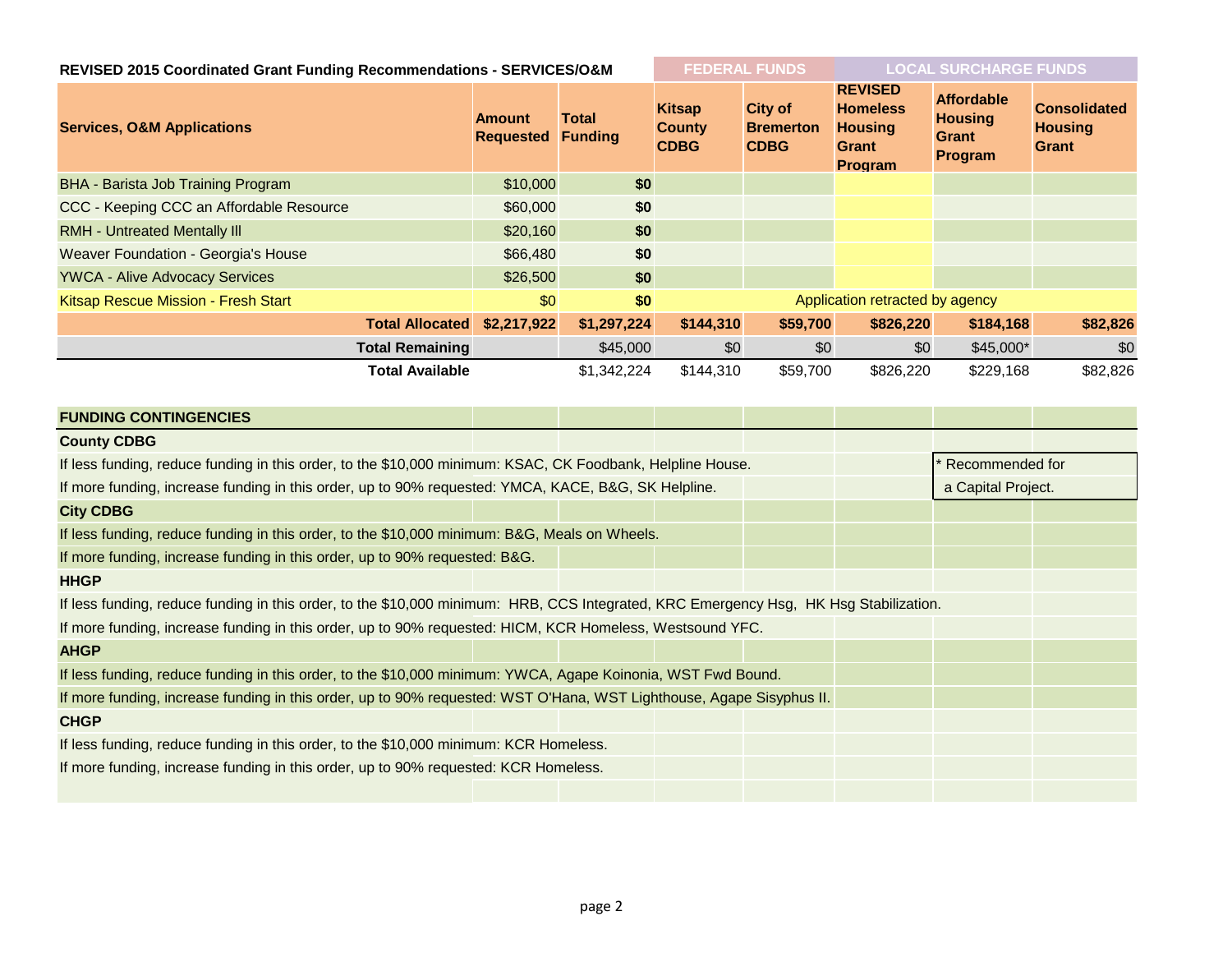## **2015 COORDINATED GRANT APPLICATIONS - REVISED RECOMMENDATIONS**

|                                                                                                                                                                                                                                                                                                                                                                                                                                                                                                      | 2015                              | <b>GRC</b>                                                       |
|------------------------------------------------------------------------------------------------------------------------------------------------------------------------------------------------------------------------------------------------------------------------------------------------------------------------------------------------------------------------------------------------------------------------------------------------------------------------------------------------------|-----------------------------------|------------------------------------------------------------------|
| <b>AGENCY/PROJECT/DESCRIPTION</b>                                                                                                                                                                                                                                                                                                                                                                                                                                                                    | <b>FUNDING</b><br><b>REQUESTS</b> | <b>REVISED FUNDING</b><br><b>RECOMMENDATIONS</b>                 |
| <b>SUMMARY - SERVICES (Non-Capital)</b>                                                                                                                                                                                                                                                                                                                                                                                                                                                              |                                   |                                                                  |
| <b>AGAPE - Koinonia</b>                                                                                                                                                                                                                                                                                                                                                                                                                                                                              | \$47,415                          | \$25,000                                                         |
| Funds will be used to support operations and maintenance costs including salary and benefits of a<br>part-time (.25 FTE) maintenance staff for the Koinonia Inn Transitional Housing Program in Port<br>Orchard. Koinonia provides 14 transitional housing beds for six pregnant/ parenting women and up to<br>eight of their children while they participate in outpatient chemical dependency treatment. The<br>program will benefit 17 unduplicated individuals with incomes between 0 - 30% AMI. |                                   | <b>Affordable Housing Grant</b>                                  |
| <b>AGAPE - Sisyphus II Housing</b>                                                                                                                                                                                                                                                                                                                                                                                                                                                                   | \$68,993                          | \$43,902                                                         |
| Funds will be used to support the salary and benefits of a .50 FTE maintenance staff and 1 FTE case<br>manager at Sisyphus II Housing Program. The Program will provide permanent housing and<br>supportive services for 80 chemically dependent individuals and their families that are homeless,<br>disabled, or low income while they participate in outpatient chemical dependency treatment. 78<br>participants are between 0 - 30% AMI and 2 are between 31 - 60% AMI.                         |                                   | <b>Homeless Housing Grant</b><br><b>Affordable Housing Grant</b> |
| <b>BOYS &amp; GIRLS CLUB - Bremerton Teen Initiative</b>                                                                                                                                                                                                                                                                                                                                                                                                                                             | \$20,000                          | \$14,700                                                         |
| Funds will be used to support a portion of the salary of the Site Coordinator at the Bremerton Teen<br>Center. The teen center provides activities and youth development for 1,000 Bremerton area teens<br>ages 13 to 18 during non-school hours. Over 50% of teens served are below 50% of AMI.                                                                                                                                                                                                     |                                   | <b>Bremerton CDBG</b>                                            |
| BOYS & GIRLS CLUB - Bremerton & South Kitsap                                                                                                                                                                                                                                                                                                                                                                                                                                                         | \$20,000                          | \$10,000                                                         |
| Funds will be used to support a portion of the salary of the Site Coordinator positions at the<br>Bremerton & South Kitsap Boys & Girls Clubs. The Boys & Girls Clubs provide after school and<br>summer programs to 1,100 youth ages 6 to 12 years of age to help them grow to be productive,<br>caring, and responsible citizens.                                                                                                                                                                  |                                   | <b>Kitsap County CDBG</b>                                        |
| <b>BREMERTON FOODLINE - Agency Salaries</b>                                                                                                                                                                                                                                                                                                                                                                                                                                                          | \$15,000                          | \$15,000                                                         |
| Funds will be used for salary support for the Bremerton Foodline staff in the program positions of<br>Operations Supervisor, Office Services Coordinator and Driver providing the service of emergency<br>food support to 7,665 unduplicated low income and disadvantaged populations in the Bremerton<br>School District boundary.                                                                                                                                                                  |                                   | <b>Bremerton CDBG</b>                                            |
| <b>BREMERTON HOUSING AUTHORITY - Barista Job Training Program</b>                                                                                                                                                                                                                                                                                                                                                                                                                                    | \$10,000                          | \$0                                                              |
| Funds will be used for program supply costs and to provide stipends for 25 trainees to offset out-of-<br>pocket costs (clothing and transportation) associated with the Barista Training Program. This is an<br>intensive 8-week on-the-job-training program to train people (20 hours/week) in the art of making hot<br>and cold drinks and skills needed to start careers in operations of esspresso bars or cafe facilities.                                                                      |                                   |                                                                  |
| BREMERTON HOUSING AUTHORITY - Rental Assistance for the Hard to House                                                                                                                                                                                                                                                                                                                                                                                                                                | \$90,000                          | \$66,430                                                         |
| Funds will be used to provide rental assistance for 35 mentally ill individuals who are being released<br>from institution settings. In partnership with KMHS, participants will receive intensive case<br>management and stable housing. Combined wrap-around services will prepare this population for<br>successful transition into community living situations and permanent housing.                                                                                                            |                                   | <b>Homeless Housing Grant</b>                                    |
| <b>BREMERTON SERVICES ASSOCIATION - Chuckwagon Meals on Wheels</b>                                                                                                                                                                                                                                                                                                                                                                                                                                   | \$30,000                          | \$30,000                                                         |
| Funds will be used for the actual unit meal cost for 25,000 meals delivered by volunteer and staff<br>drivers to 200 medically-homebound low-income seniors, aged 60 years and older, living in Kitsap<br>County.                                                                                                                                                                                                                                                                                    |                                   |                                                                  |
| <b>CANTERBURY CARE CENTER - Keeping CCC an Affordable Community Resource</b>                                                                                                                                                                                                                                                                                                                                                                                                                         | \$60,000                          | \$0                                                              |
| Funds will be used to subsidize the costs of the program for low-income seniors. CCC is a weekday<br>program where vulnerable seniors engage in satisfying, healthful activities in a safe, secure<br>environment while family/caregivers work or take care of personal needs.                                                                                                                                                                                                                       |                                   |                                                                  |
| <b>CATHOLIC COMMUNITY SERVICES - Benedict House</b>                                                                                                                                                                                                                                                                                                                                                                                                                                                  | \$169,517                         | \$92,629                                                         |
| Funds will be used to pay for the daily operating and maintenance costs, including primary on-site<br>supportive services (such as case management) of Benedict House a shelter and transitional living<br>program for men experiencing homelessness, including single men with minor children. Costs include<br>program staff salaries and benefits, facility upkeep, and other allowable costs. The program will<br>benefit 125 homeless men and their children.                                   |                                   | <b>Homeless Housing Grant</b><br><b>Affordable Housing Grant</b> |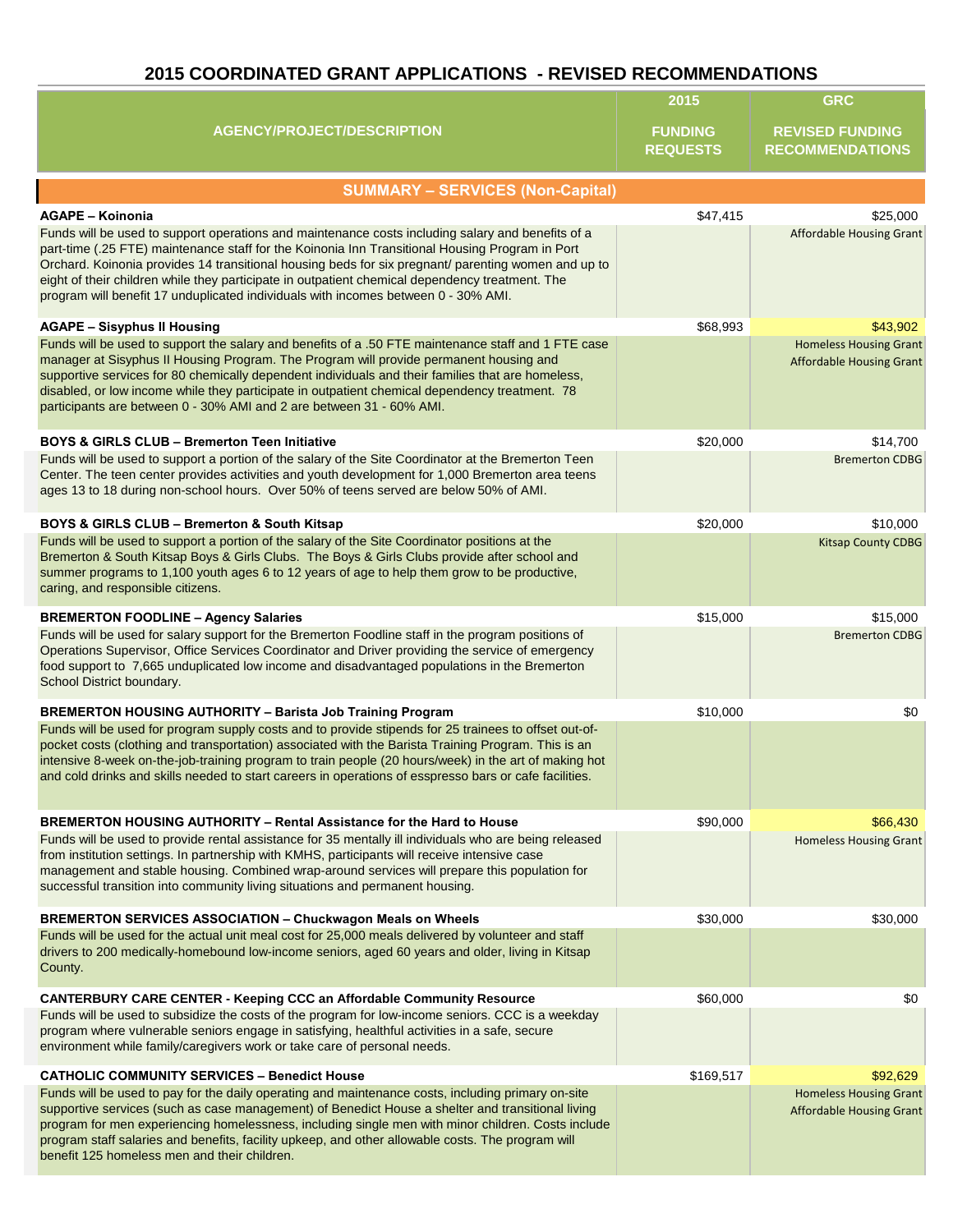|                                                                                                                                                                                                                                                                                                                                                                                                                                                                                                                                                                                   | 2015                              | <b>GRC</b>                                                       |
|-----------------------------------------------------------------------------------------------------------------------------------------------------------------------------------------------------------------------------------------------------------------------------------------------------------------------------------------------------------------------------------------------------------------------------------------------------------------------------------------------------------------------------------------------------------------------------------|-----------------------------------|------------------------------------------------------------------|
| <b>AGENCY/PROJECT/DESCRIPTION</b>                                                                                                                                                                                                                                                                                                                                                                                                                                                                                                                                                 | <b>FUNDING</b><br><b>REQUESTS</b> | <b>REVISED FUNDING</b><br><b>RECOMMENDATIONS</b>                 |
| <b>CATHOLIC COMMUNITY SERVICES - Benedict House Integrated Case Management Pilot</b>                                                                                                                                                                                                                                                                                                                                                                                                                                                                                              | \$83,382                          | \$37,960                                                         |
| Funds will be used to pay the salary costs of an Integrated Case Manager (ICM) who would be<br>housed at the Benedict House Men's Shelter. The ICM will be a resource specialist and provide an<br>individualized service plan for each resident, matching the most current housing and services<br>available with the residents needs.                                                                                                                                                                                                                                           |                                   | <b>Homeless Housing Grant</b>                                    |
| CATHOLIC HOUSING SERVICES - Max Hale Services and O & M                                                                                                                                                                                                                                                                                                                                                                                                                                                                                                                           | \$86,098                          | \$53,470                                                         |
| Funds will be used to support salary and benefit costs of the Resident Services Coordinator and<br>Maintenance Technician at the Max Hale Center, a 53 unit permanent housing facility for low-income<br>men, women and families. 33 units are set aside for formerly homeless adults, 20 targeted to very low<br>income, and 12 units for people with disabilities. All of these apartments are restricted to applicants<br>earning less than 50% of the Area Median Income.                                                                                                     |                                   | <b>Homeless Housing Grant</b><br><b>Affordable Housing Grant</b> |
| <b>CENTRAL KITSAP FOOD BANK - Food Distribution</b>                                                                                                                                                                                                                                                                                                                                                                                                                                                                                                                               | \$35,000                          | \$30,000                                                         |
| Funds will be used to support employee salaries of the Executive Director, Office<br>Manager/Bookkeeper, Food Bank Supervisor and the Warehouse Manager/Driver to maintain and<br>operate daily and regular services for food distribution and access to 6,600 low income individuals in<br>the Central Kitsap School District Boundary. In addition to the walk-in food bank, Central Kitsap Food<br>Bank also serves seniors who are shut-ins.                                                                                                                                  |                                   | <b>Kitsap County CDBG</b>                                        |
| <b>HELPLINE HOUSE - Community Support Services</b>                                                                                                                                                                                                                                                                                                                                                                                                                                                                                                                                | \$14,450                          | \$10,000                                                         |
| Funds will be used for partial salary costs of one professional social worker as part of the agency's<br>Community Support Services program. The program utilizes four master's level social workers and<br>will provide one-to-one scheduled and on-call assessments, referrals, support services and limited<br>financial assistance as a bridge to stability for 1,180 individuals on Bainbridge Island and surrounding<br>communities. More than 50% of those served are below 50% of AMI.                                                                                    |                                   | <b>Kitsap County CDBG</b>                                        |
| <b>HOPE IN CHRIST MINISTRIES - Homeless Youth Services</b><br>Funds will be used to pay the salary, taxes and benefit costs of 1 FTE Cae Manager, 1 FTE Shelter<br>Counselor, and 1 FTE Drop-In Center Supervisor, splitting the costs among the three locations<br>(Bremerton, Port Orchard, and Poulsbo). The program will provide drop-in resources and case<br>management services to 472 homeless youth including assistance and support in securing a safe<br>place to live, a legitimate income, a non-street-dependent support system, and reconciliation with<br>family. | \$105,952                         | \$80,665<br><b>Homeless Housing Grant</b>                        |
| <b>HOUSING KITSAP - Housing Stabilization Program</b>                                                                                                                                                                                                                                                                                                                                                                                                                                                                                                                             | \$200,000                         | \$113,880                                                        |
| Funds will be used to provide rental assistnace to 60 income qualified housholds (below 50% AMI)<br>who are homeless or at risk of homelessness and to pay Kitsap Community Resources for contracted<br>Case Management Services and to cover a small portion of Housing Kitsap administrative time. The<br>program allows participants to secure housing that is affordable based on their individual household<br>income in existing non-subsidized units owned by Housing Kitsap.                                                                                              |                                   | <b>Homeless Housing Grant</b>                                    |
| <b>HOUSING RESOURCES BOARD - Rental Assistance</b>                                                                                                                                                                                                                                                                                                                                                                                                                                                                                                                                | \$80,000                          | \$42,138                                                         |
| Funds will be used to provide rental assistance to help households at or below 50% AMI, living in<br>HRB's permanent, affordable properties avoid homelessness by lowering their rent burden.                                                                                                                                                                                                                                                                                                                                                                                     |                                   | <b>Homeless Housing Grant</b>                                    |
| KITSAP ADULT CENTER FOR EDUCATION - Educational Training                                                                                                                                                                                                                                                                                                                                                                                                                                                                                                                          | \$15,000                          | \$10,000                                                         |
| Funds will be used to support a portion of staff salaries including the Director, ABE/GED Intructor and<br>Program Assistant for adult education services interwoven with transitional services. The program will<br>provide services to assist 250 individuals (primarily below 50% AMI) to transistion into the workforce<br>and/or higher education through mentoring, goal-setting and curriculum design/lesson planning.                                                                                                                                                     |                                   | <b>Kitsap County CDBG</b>                                        |
| KITSAP COMMUNITY RESOURCES (KCR) - Continuum of Care Coordinator                                                                                                                                                                                                                                                                                                                                                                                                                                                                                                                  | \$52,935                          | \$37,960                                                         |
| Funds will be used to pay for a 30 hour/week Continuum of Care Coordinator, Washington Low<br>Income Housing Alliance dues for Kitsap County and some incentive items to be distributed at the<br>Project Connect event. The Continuum of Care Coalition, comprised of 46 member organizations,<br>provides a system of coordinated services to assist homeless persons move from homelessness to<br>self-sufficiency.                                                                                                                                                            |                                   | <b>Homeless Housing Grant</b>                                    |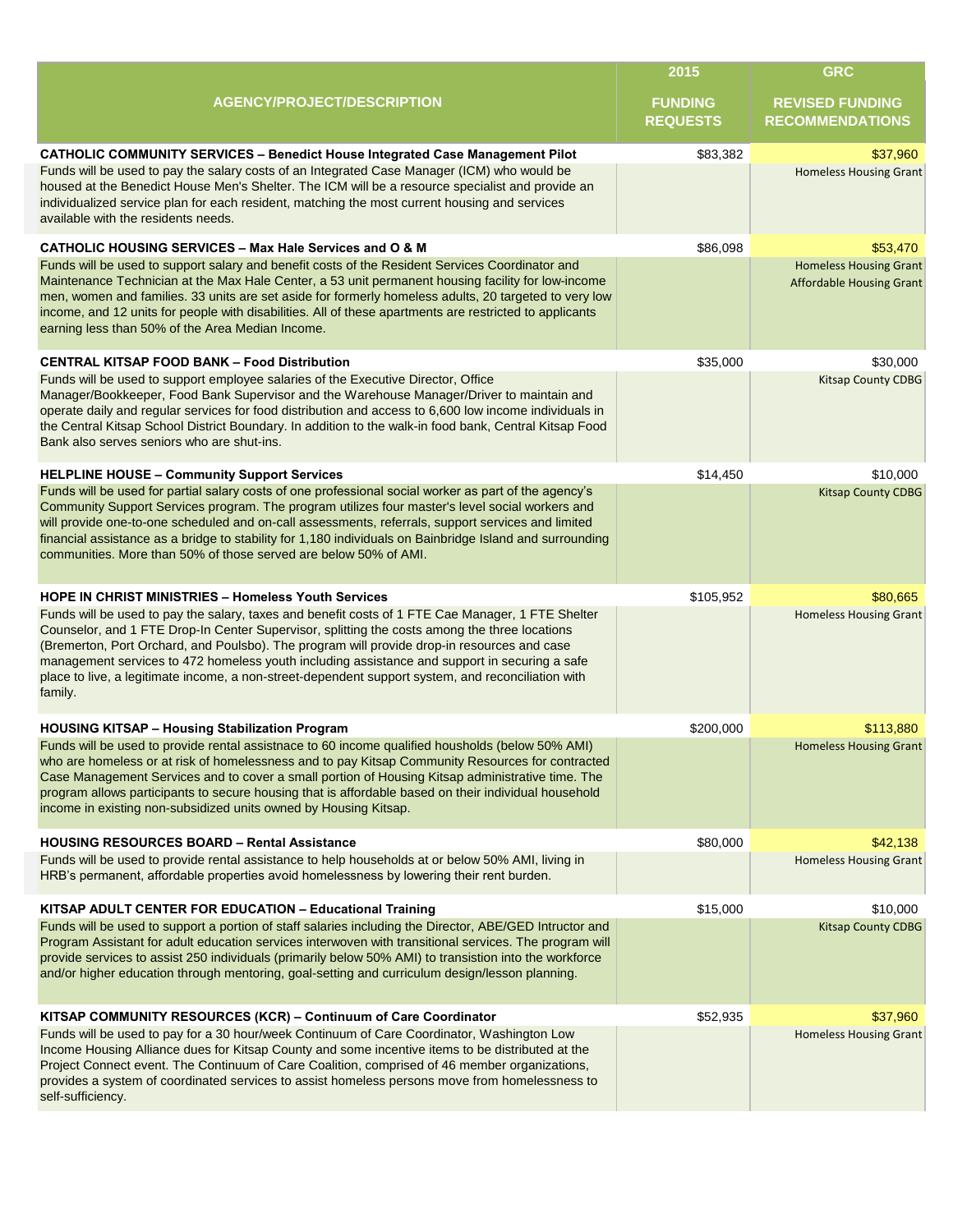|                                                                                                                                                                                                                                                                                                                                                                                                                                                                                                                                                                                       | 2015                              | <b>GRC</b>                                                          |
|---------------------------------------------------------------------------------------------------------------------------------------------------------------------------------------------------------------------------------------------------------------------------------------------------------------------------------------------------------------------------------------------------------------------------------------------------------------------------------------------------------------------------------------------------------------------------------------|-----------------------------------|---------------------------------------------------------------------|
| <b>AGENCY/PROJECT/DESCRIPTION</b>                                                                                                                                                                                                                                                                                                                                                                                                                                                                                                                                                     | <b>FUNDING</b><br><b>REQUESTS</b> | <b>REVISED FUNDING</b><br><b>RECOMMENDATIONS</b>                    |
| KITSAP COMMUNITY RESOURCES (KCR) - Homeless Children & Family Services                                                                                                                                                                                                                                                                                                                                                                                                                                                                                                                | \$200,000                         | \$146,574                                                           |
| Funds will be used for partial staff costs of the Housing and Homeless Services Manager, 3 Family<br>Development Specialists (case managers), a resident manager, 2 maintenance personnel, supplies,<br>maintenance, and rental assistance which supports the following services under the Homeless<br>Services Program: Emergency Shelter; Safe Park; Transitional and Supportive Housing; Permanent<br>Supportive Housing; Community Voicemail; Homeless Childcare; and Prevention of Eviction and<br>Rapid Re-Housing. Services will be provided to 874 individuals below 50% AMI. |                                   | <b>Homeless Housing Grant</b><br><b>Consolidated Homeless Grant</b> |
| KITSAP RECOVERY CENTER (KRC) - Emergency Housing Program 2015                                                                                                                                                                                                                                                                                                                                                                                                                                                                                                                         | \$131,400                         | \$56,940                                                            |
| Funds will be used to support a portion of the Director and staff costs plus supplies, operations and<br>maintenance, utilities and meals in emergency housing within the Kitsap Recovery Center (KRC) by<br>dedicating four (4) male beds and (2) female beds for 75 - 100 homeless adults.                                                                                                                                                                                                                                                                                          |                                   | <b>Homeless Housing Grant</b>                                       |
| <b>KITSAP RESCUE MISSION - Fresh Start</b>                                                                                                                                                                                                                                                                                                                                                                                                                                                                                                                                            | \$25,000                          | <b>WITHDRAWN</b>                                                    |
| Funds will be used to support a portion staff salaries, supplies, administration and operating costs of<br>the Fresh Start Program. The program will provide services to 11 homeless individuals through a<br>three-phase design to allow a person to focus on the issues that have led to their broken state and<br>back to a position of responsibility and community awareness.                                                                                                                                                                                                    |                                   |                                                                     |
| KITSAP SEXUAL ASSAULT - Child Abuse Intervention                                                                                                                                                                                                                                                                                                                                                                                                                                                                                                                                      | \$15,000                          | \$12,500                                                            |
| Funds will be used to for a portion of a Child & Family Advocate's salary who will provide advocacy<br>and crisis intervention services for 134 children and persons with developmental disabilities who have<br>been sexually abused and for their non-offending family members/caregivers.                                                                                                                                                                                                                                                                                          |                                   | <b>Kitsap County CDBG</b>                                           |
| <b>NORTH KITSAP FISHLINE - Homeless Support Services</b>                                                                                                                                                                                                                                                                                                                                                                                                                                                                                                                              | \$55,000                          | \$37,960                                                            |
| Funds will be used to provide housing for emergency housing; first month's rent or deposit;<br>mortgage/rental assistance; housing scholarships; alternative housing (camp site fees or hotels) to<br>assist 1850 individuals who are at risk of being homeless or are already homeless.                                                                                                                                                                                                                                                                                              |                                   | <b>Homeless Housing Grant</b>                                       |
| <b>RMH - Untreated Mentally III</b>                                                                                                                                                                                                                                                                                                                                                                                                                                                                                                                                                   | \$20,160                          | \$0                                                                 |
| Funds will used to support staff salary of Intensive Case Manager/Psychiatric Nurse, lease, and<br>insurance for program serving 6 - 12 chronically mentally ill residents diagnosed with schizophrenic<br>and bipolar (manic-depressive) disorders that have no access to other mental health services.                                                                                                                                                                                                                                                                              |                                   |                                                                     |
| SOUTH KITSAP HELPLINE - Staff Funding Assistance                                                                                                                                                                                                                                                                                                                                                                                                                                                                                                                                      | \$65,252                          | \$51,810                                                            |
| Funds will be used for a portion of payroll costs for the Executive Director, Operations<br>Coordinator/Bookkeeper and a new part-time administrative support position at the food bank. South<br>Kitsap Helpline provides groceries and other assistance including utility bills, rental assistance,<br>prescriptions, gas vouchers and motel stays for 12,000 unduplicated individuals in the South Kitsap<br>School District Boundary.                                                                                                                                             |                                   | <b>Kitsap County CDBG</b>                                           |
| THE SALVATION ARMY - Homeless Support Services                                                                                                                                                                                                                                                                                                                                                                                                                                                                                                                                        | \$40,000                          | \$37,960                                                            |
| Funds will be used to pay for transportion and other resources for 750 homeless clients in need of<br>support services and employment search activities.                                                                                                                                                                                                                                                                                                                                                                                                                              |                                   | <b>Homeless Housing Grant</b>                                       |
| <b>WEAVER FOUNDATION - Georgia's House O &amp; M</b>                                                                                                                                                                                                                                                                                                                                                                                                                                                                                                                                  | \$66,480                          | \$0                                                                 |
| Funds will be used to sustain the shelter operations for 200 homeless women and children of Kitsap<br>County to include partial staff costs to the director and administrative staff, and providing personal<br>needs items for the residents.                                                                                                                                                                                                                                                                                                                                        |                                   |                                                                     |
| <b>WEST SOUND TREATMENT CENTER - Compass Vocational Services</b>                                                                                                                                                                                                                                                                                                                                                                                                                                                                                                                      | \$75,886                          | \$47,450                                                            |
| Funds will be used for partial salaries and benefits for two FTE Compass Navigators and will<br>contribute to program operations and maintenance for rent, supplies, and participant incentives. The<br>program will assist 650 low income individuals through individualized and customized vocational<br>assessment, 1:1 counseling, and skill building workshops.                                                                                                                                                                                                                  |                                   | <b>Homeless Housing Grant</b>                                       |